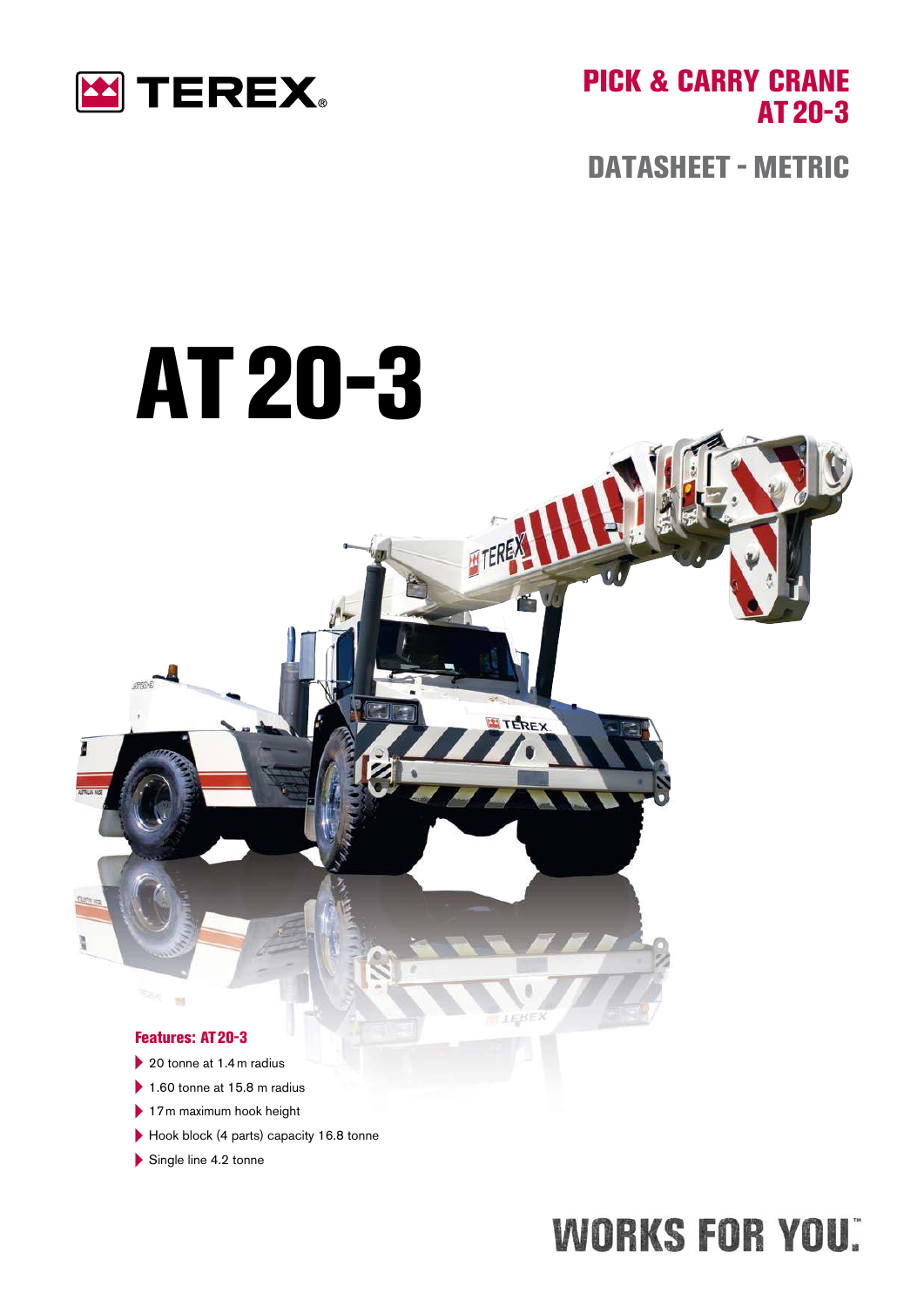### **CONTENTS**

### AT 20-3

#### Page:

| <b>KA</b> |  |
|-----------|--|
|           |  |

#### **Dimensions**

| Area of operation with the contract of the contract of the contract of the contract of the contract of the contract of the contract of the contract of the contract of the contract of the contract of the contract of the con |  |
|--------------------------------------------------------------------------------------------------------------------------------------------------------------------------------------------------------------------------------|--|

#### **Load charts**

#### **Technical description**

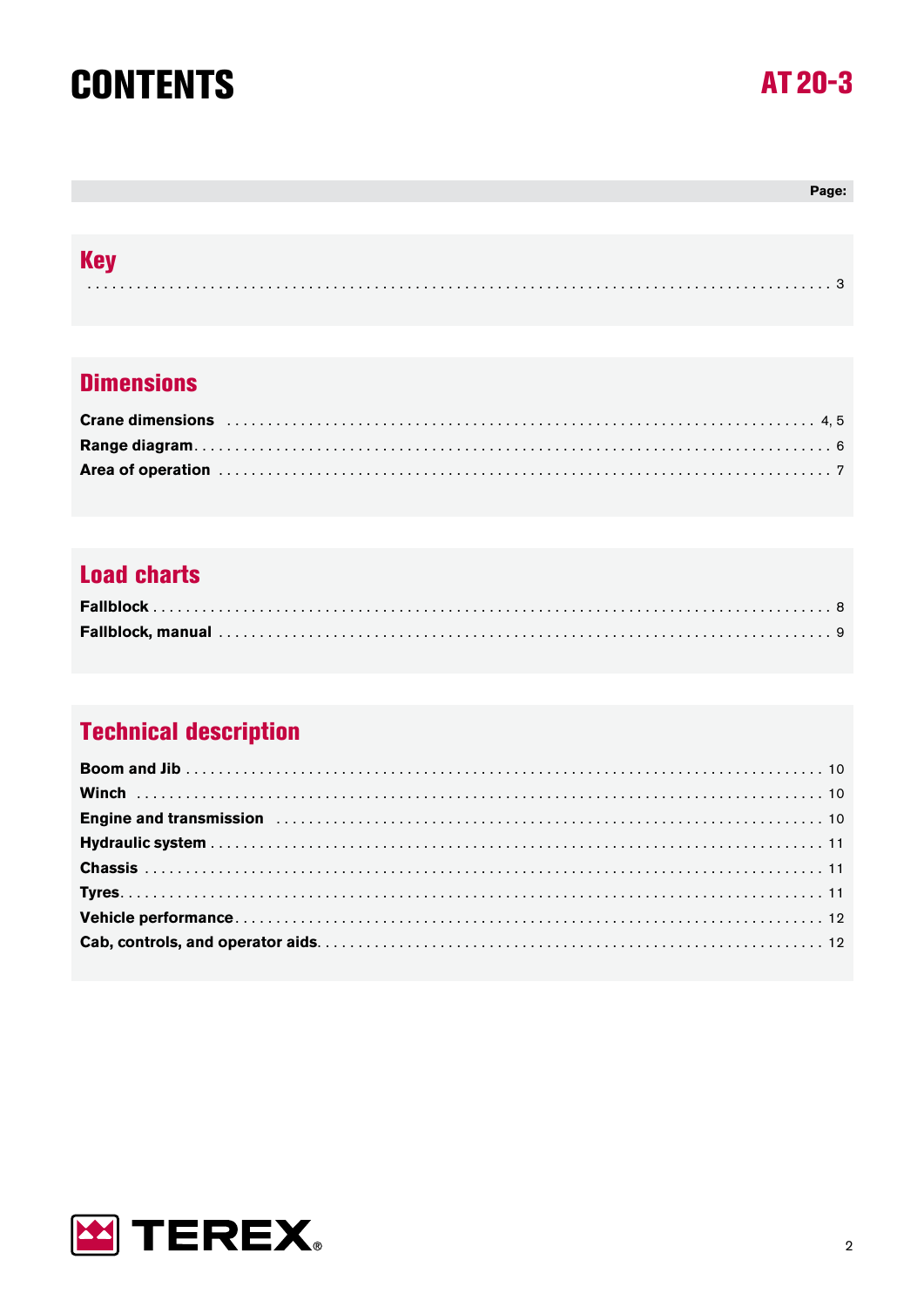# **KEY**

### At 20-3

|             | Boom length          |             | Speed                                         |
|-------------|----------------------|-------------|-----------------------------------------------|
| ହା          | Hook height          |             | Slewing / Allowable slewing range             |
| All Control | Boom with jib        | ڇ           | Crane / Crane in standard configuration       |
|             | Telescoping mode     |             | Gradeability                                  |
|             | Boom elevation angle | LGVW<br>ᡒ   | Gross vehicle weight                          |
|             | Working radius       | ᡒ           | Weight on front axle                          |
|             | Hook and block       | ᡖ           | Weight on rear axle                           |
|             | On rubber            |             | Controls                                      |
|             | Main winch           |             | Cab                                           |
|             | Winch speed          | くくく         | Air conditioning / Cab heating                |
|             | Engine               | 1:I<br>J3 J | Operator aids / Load limiter / Load indicator |
|             | Transmission         |             | Rope - Standard / Optional                    |
| <b>HYDR</b> | Hydraulics           |             | Rope diameter                                 |
|             | Steering             |             | Rope length                                   |
|             | Tyres                |             | Maximum line pull                             |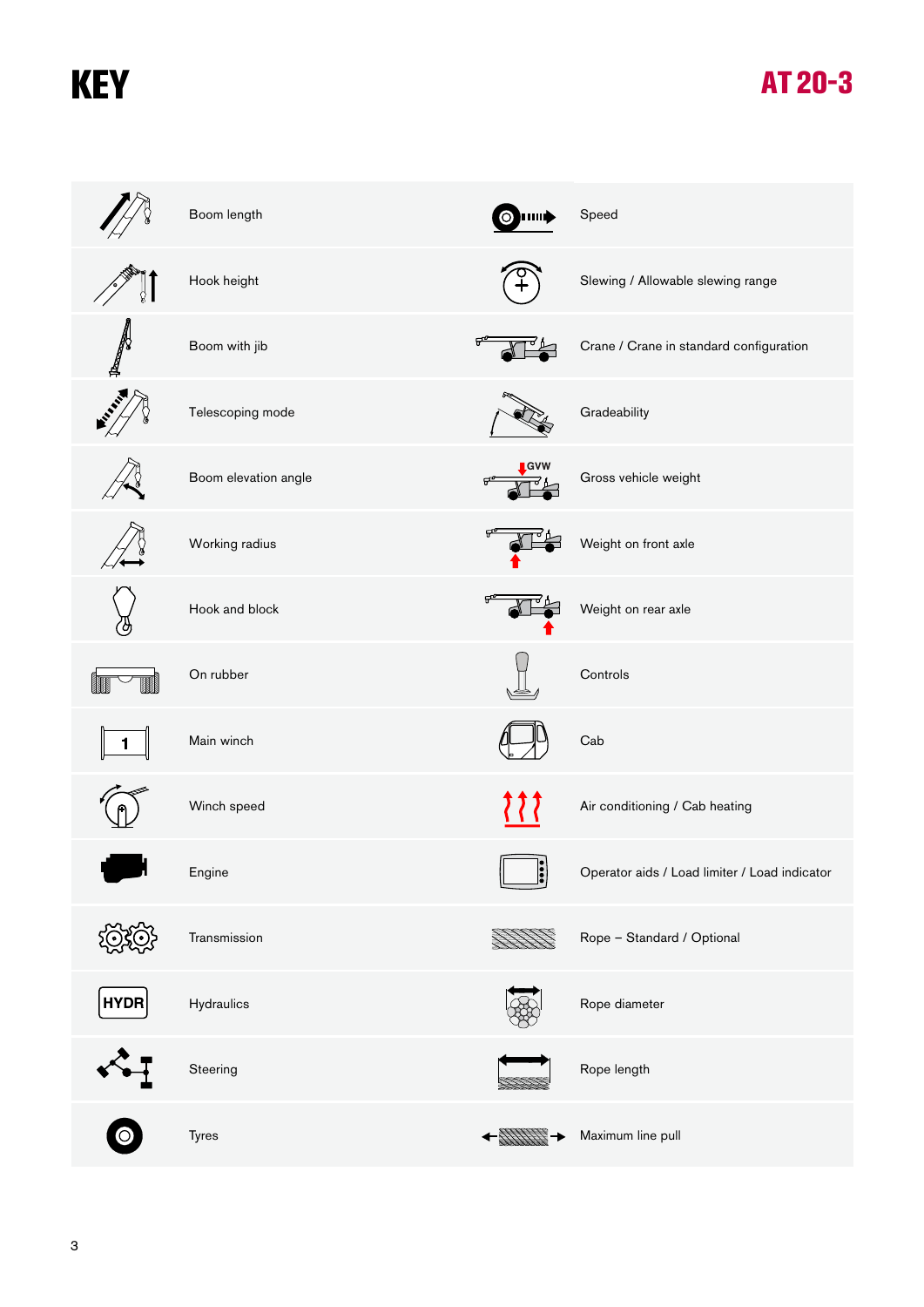### **DIMENSIONS**

At 20-3

#### Crane Dimensions



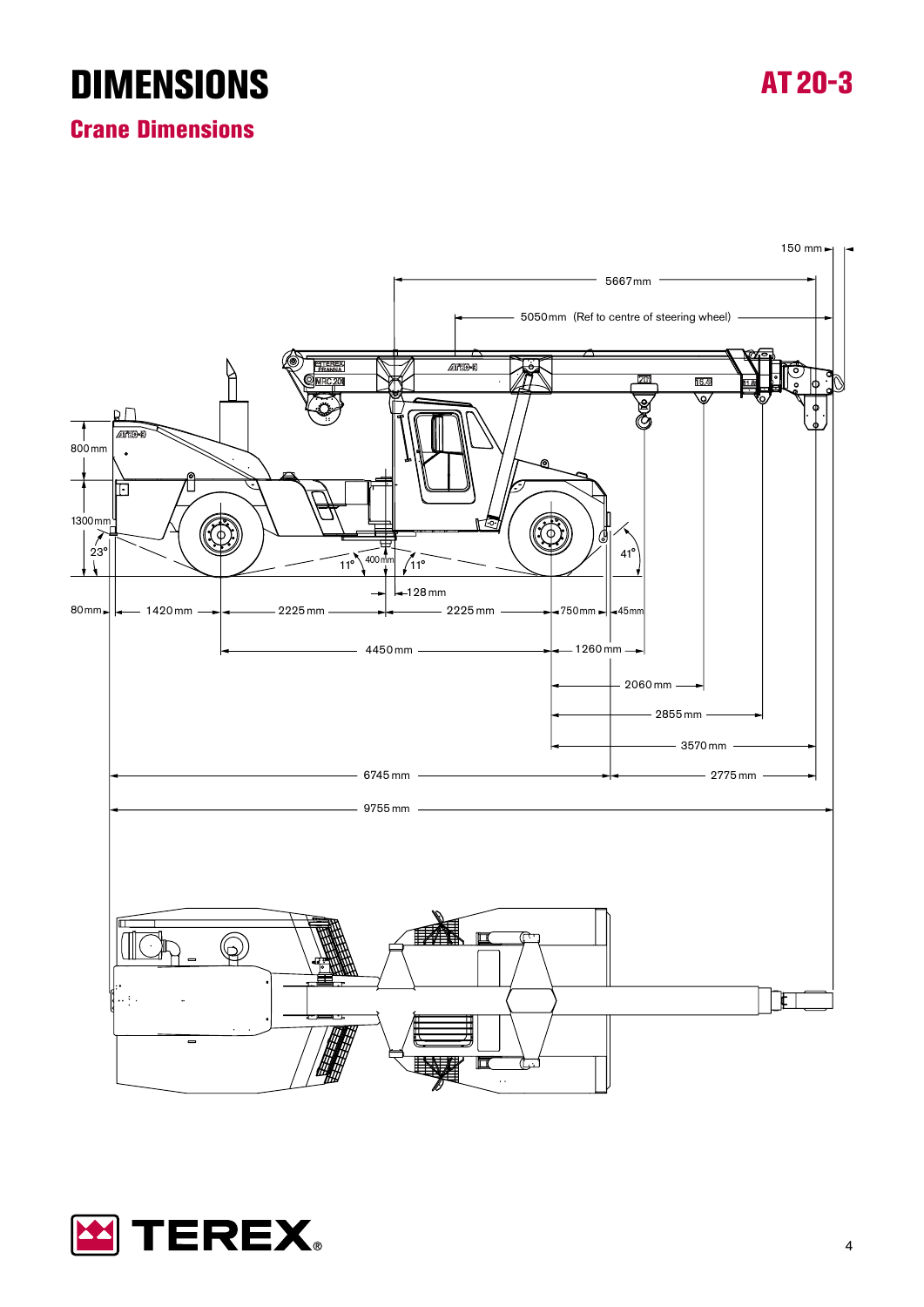### **DIMENSIONS**

Crane Dimensions

ua  $\overline{\mathbb{I}}$  $\overline{\mathbb{I}}$ 3070 mm 碿  $\ddot{\phantom{a}}$  $\bullet$  $\circledcirc$  $\bullet$  $\bullet$  $\bullet$  $\bullet$  $315mm$  $-2500$ mm -

### At 20-3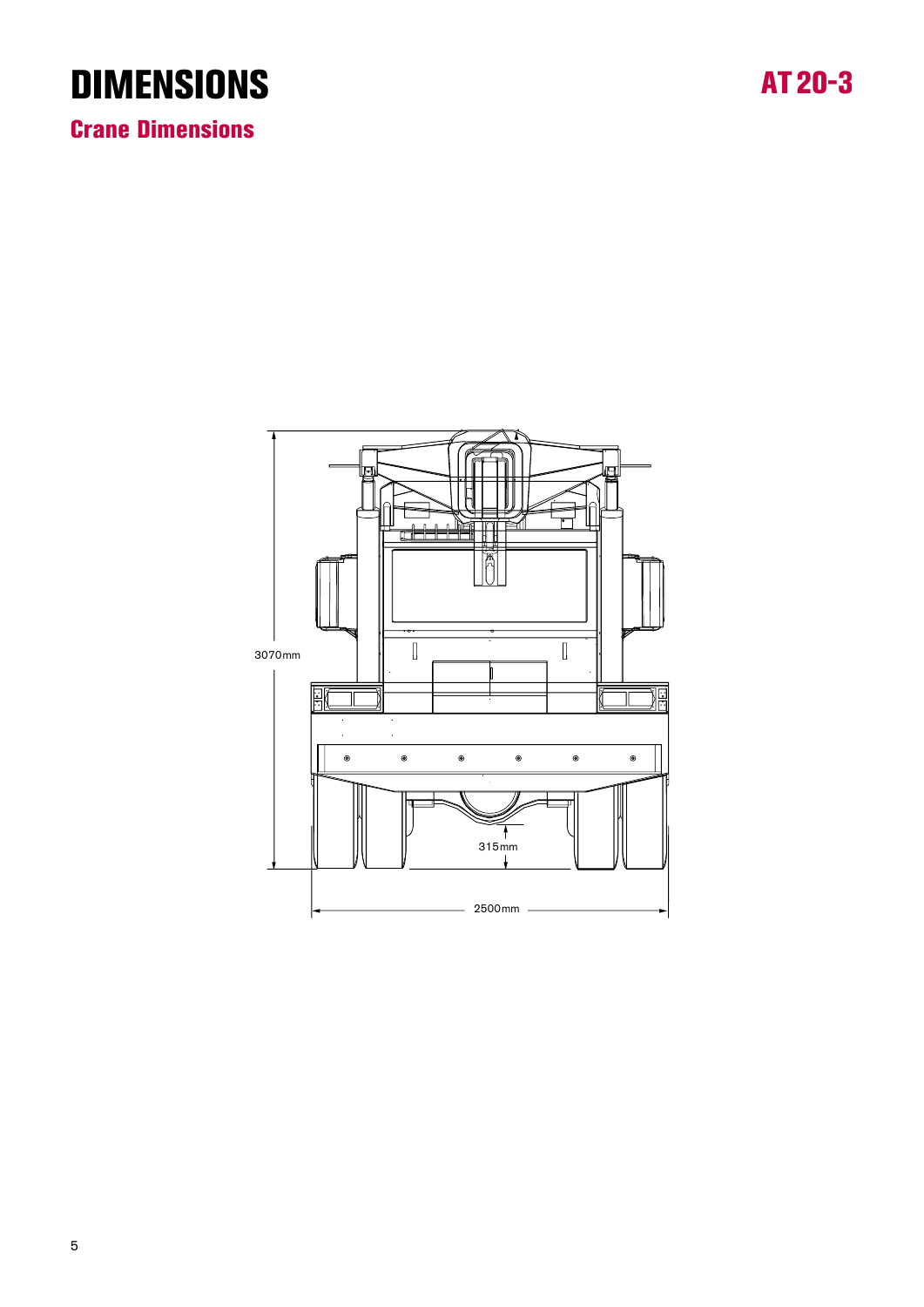# **RADIUS LOAD CHART**

### AT 20-3



Pick & Carry 0.4m/s (1.44 km/h); On rubber 66.6%



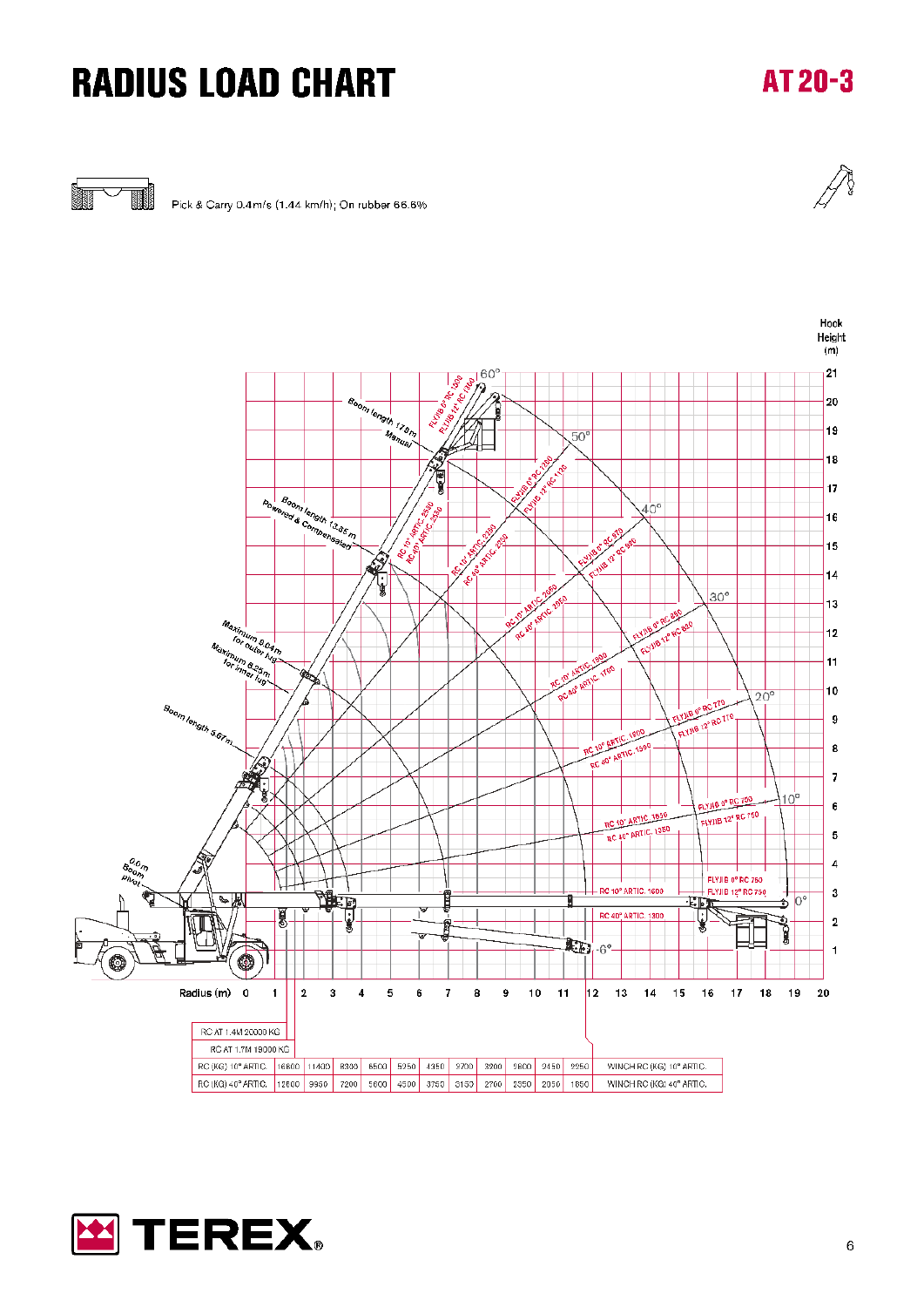### **AREA OF OPERATION**

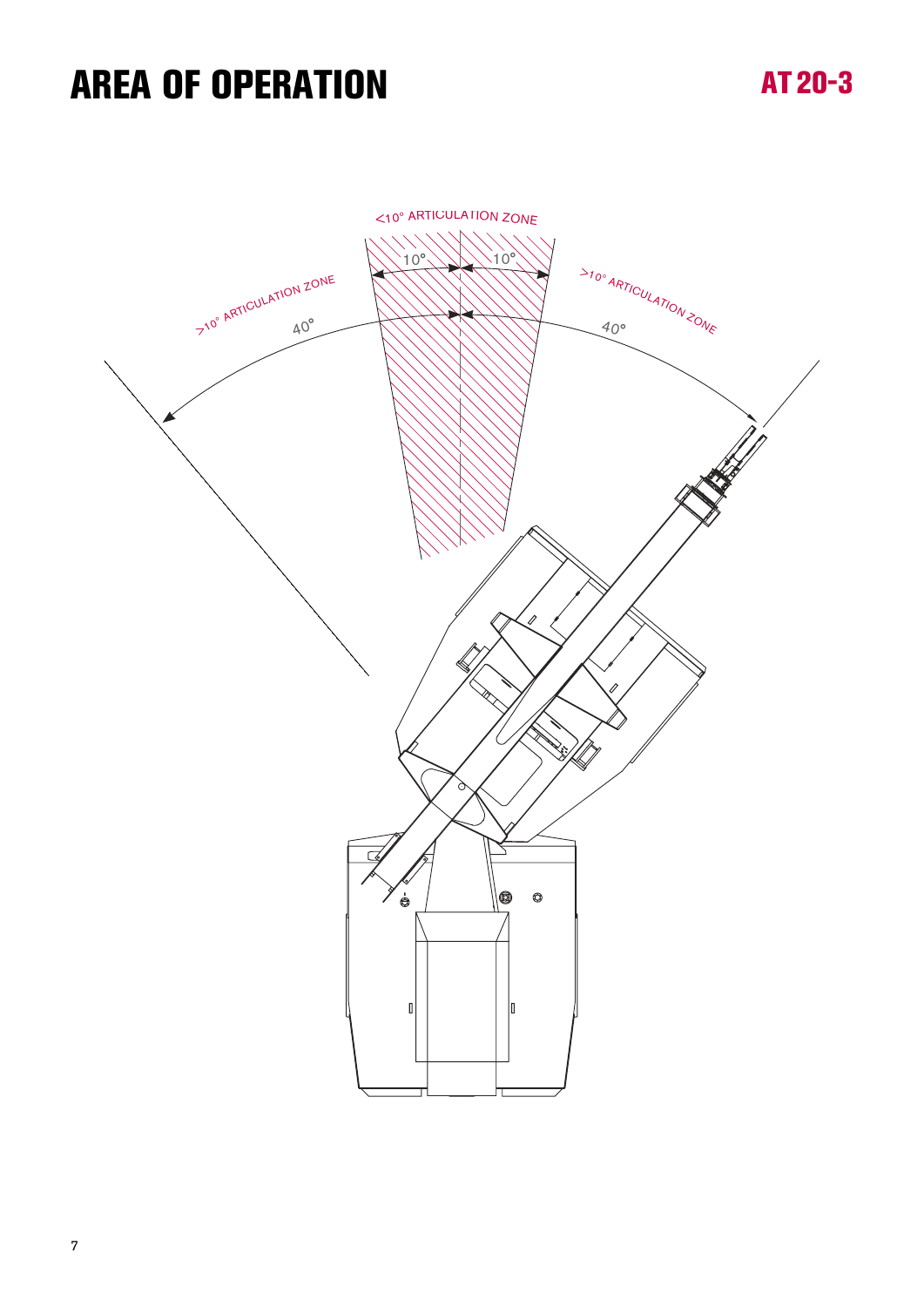# LOAD CHARt

#### Fallblock

| Pick & Carry 0.4m/s (1.44 km/h); On rubber 66.6% |              |              |                |                    |                      |                    |                    |                      |                        |              |                    | $\mathbb{Z}^3$ 5.67-13.85 m |                    |                      |                      |                    |                    |              | AS 1418.5 |
|--------------------------------------------------|--------------|--------------|----------------|--------------------|----------------------|--------------------|--------------------|----------------------|------------------------|--------------|--------------------|-----------------------------|--------------------|----------------------|----------------------|--------------------|--------------------|--------------|-----------|
|                                                  |              |              |                |                    |                      |                    |                    |                      | <b>Boom Length (m)</b> |              |                    |                             |                    |                      |                      |                    |                    |              |           |
|                                                  | 5.67         | 6.00         | 6.50           | 7.00               | 7.50                 | 8.00               | 8.50               | 9.00                 | 9.50                   | 10.00        | 10.50              | 11.00                       | 11.50              | 12.00                | 12.50                | 13.00              | 13.50              | 13,85        |           |
| m                                                | kg           | kg           | kg             | kg                 | kg                   | kg                 | kg                 | kg                   | kg                     | kg           | kg                 | kg                          | kg                 | kg                   | kg                   | kg                 | kg                 | kg           |           |
|                                                  | 16800        | 16250        | 15450          | 14900              |                      |                    |                    |                      |                        |              |                    |                             |                    |                      |                      |                    |                    |              |           |
| 1.6                                              | 12600        | 12600        | 12600          | 12600              |                      |                    |                    |                      |                        |              |                    |                             |                    |                      |                      |                    |                    |              | 1.6       |
|                                                  | $48^\circ$   | $51^\circ$   | $54^\circ$     | $57^\circ$         |                      |                    |                    |                      |                        |              |                    |                             |                    |                      |                      |                    |                    |              |           |
|                                                  | 16800        | 16800        | 16500          | 15700              | 15100                | 14700              | 14350              |                      |                        |              |                    |                             |                    |                      |                      |                    |                    |              |           |
| 2.0                                              | 12600        | 12600        | 12600          | 12600              | 12600                | 12600              | 12600              |                      |                        |              |                    |                             |                    |                      |                      |                    |                    |              | 2.0       |
|                                                  | $42^{\circ}$ | $46^{\circ}$ | $50^\circ$     | $53^\circ$         | $56^{\circ}$         | $58^\circ$         | $60^\circ$         |                      |                        |              |                    |                             |                    |                      |                      |                    |                    |              |           |
|                                                  |              | 13900 13900  | 13900          | 13850              | 13850                | 13850              | 13850              | 13200                | 13000                  |              |                    |                             |                    |                      |                      |                    |                    |              |           |
| 2.5                                              | 12150        | 12150        | 12100          | 12100              | 12100                | 12100              | 12100              | 12050                | 12050                  |              |                    |                             |                    |                      |                      |                    |                    |              | 2.5       |
|                                                  | $34^\circ$   | $39^\circ$   | $44^{\circ}$   | $48^\circ$         | $51^\circ$           | $54^\circ$         | $56^\circ$         | $58^\circ$           | $60^\circ$             |              |                    |                             |                    |                      |                      |                    |                    |              |           |
|                                                  | 11450        | 11450        | 11450          | 11400              | 11400                | 11400              | 11400              | 11400                | 11400                  | 11150        | 10250              |                             |                    |                      |                      |                    |                    |              |           |
| 3.0                                              | 9950         | 9950         | 9950           | 9950               | 9950                 | 9950               | 9900               | 9900                 | 9900                   | 9900         | 9900               |                             |                    |                      |                      |                    |                    |              | 3.0       |
|                                                  | $25^\circ$   | $31^\circ$   | $37^\circ$     | $42^{\circ}$       | $46^{\circ}$         | $49^\circ$         | $52^{\circ}$       | $55^{\circ}$         | $57^\circ$             | $59^\circ$   | $60^\circ$         |                             |                    |                      |                      |                    |                    |              |           |
|                                                  | 9650         | 9650         | 9650           | 9650               | 9650                 | 9650               | 9650               | 9650                 | 9650                   | 9650         | 9500               | 8150                        | 7500               |                      |                      |                    |                    |              |           |
| 3.5                                              | 8400         | 8400         | 8400           | 8400               | 8400                 | 8400               | 8400               | 8400                 | 8350                   | 8350         | 8350               | 8150                        | 7500               |                      |                      |                    |                    |              | 3.5       |
|                                                  | $8^{\circ}$  | $20^{\circ}$ | $29^\circ$     | $36^\circ$         | $41^{\circ}$         | $45^\circ$         | $48^\circ$         | $51^\circ$           | $53^\circ$             | $55^\circ$   | $57^\circ$         | $59^\circ$                  | $60^\circ$         |                      |                      |                    |                    |              |           |
|                                                  | 9450         | 8550         | 8350           | 8350               | 8350                 | 8350               | 8350               | 8350                 | 8300                   | 8300         | 8300               | 7600                        | 7000               | 6700                 | 6450                 |                    |                    |              |           |
| 4.0                                              | 8200         | 7450         | 7250           | 7250               | 7250                 | 7250               | 7250               | 7250                 | 7200                   | 7200         | 7200               | 7200                        | 7000               | 6700                 | 6450                 |                    |                    |              | 4.0       |
|                                                  | (3.57)       | (3.90)       | $19^{\circ}$   | $28^\circ$         | $35^\circ$           | $39^\circ$         | $43^\circ$         | $47^\circ$           | $49^\circ$             | $52^{\circ}$ | $54^\circ$         | $56^\circ$                  | $57^\circ$         | $59^\circ$           | $60^\circ$           |                    |                    |              |           |
| 4.5                                              |              |              | 7500           | 7300               | 7300                 | 7300               | 7300               | 7300                 | 7300                   | 7300<br>6300 | 7300               | 7150                        | 6550               | 6250                 | 6050                 | 5800               | 5650               |              |           |
|                                                  |              |              | 6500<br>(4.40) | 6350<br>$19^\circ$ | 6350<br>$27^\circ$   | 6350<br>$34^\circ$ | 6350<br>$38^\circ$ | 6350<br>$42^{\circ}$ | 6300<br>$45^{\circ}$   | $48^\circ$   | 6300<br>$50^\circ$ | 6300<br>$52^{\circ}$        | 6300<br>$54^\circ$ | 6250<br>$56^{\circ}$ | 6050<br>$58^\circ$   | 5800<br>$59^\circ$ | 5650<br>$60^\circ$ |              | 4.5       |
|                                                  |              |              |                |                    |                      |                    |                    |                      |                        |              |                    |                             |                    |                      |                      |                    |                    |              |           |
| 5.0                                              |              |              |                | 6650<br>5750       | 6500                 | 6500               | 6500               | 6500                 | 6500<br>5600           | 6500<br>5600 | 6500               | 6500                        | 6150               | 5900<br>5600         | 5650                 | 5450<br>5450       | 5300<br>5300       | 5150         | 5.0       |
|                                                  |              |              |                | (4.90)             | 5600<br>$18^{\circ}$ | 5600<br>$27^\circ$ | 5600<br>$33^\circ$ | 5600<br>$37^\circ$   | $41^{\circ}$           | $44^{\circ}$ | 5600<br>47°        | 5600<br>$49^\circ$          | 5600<br>$51^\circ$ | $53^\circ$           | 5600<br>$55^{\circ}$ | $56^{\circ}$       | $58^\circ$         | 5150<br>59°  |           |
|                                                  |              |              |                |                    | 5950                 | 5350               | 5250               | 5250                 | 5250                   | 5250         | 5250               | 5250                        | 5250               | 5250                 | 5050                 | 4850               | 4700               | 4600         |           |
| 6.0                                              |              |              |                |                    | 5100                 | 4600               | 4550               | 4550                 | 4550                   | 4500         | 4500               | 4500                        | 4500               | 4500                 | 4500                 | 4500               | 4500               | 4500         | 6.0       |
|                                                  |              |              |                |                    | (5.40)               | (5.90)             | $17^{\circ}$       | $25^{\circ}$         | $31^\circ$             | $35^\circ$   | $39^\circ$         | $42^{\circ}$                | $45^{\circ}$       | $47^{\circ}$         | $49^\circ$           | $51^\circ$         | $53^\circ$         | $54^\circ$   |           |
|                                                  |              |              |                |                    |                      |                    | 4850               | 4450                 | 4400                   | 4400         | 4400               | 4400                        | 4400               | 4350                 | 4350                 | 4350               | 4200               | 3950         |           |
| 7.0                                              |              |              |                |                    |                      |                    | 4200               | 3800                 | 3750                   | 3750         | 3750               | 3750                        | 3750               | 3750                 | 3750                 | 3750               | 3750               | 3750         | 7.0       |
|                                                  |              |              |                |                    |                      |                    | (6.40)             | (6.90)               | $16^{\circ}$           | $24^\circ$   | $29^\circ$         | $34^\circ$                  | $37^\circ$         | $40^{\circ}$         | $43^\circ$           | $45^{\circ}$       | 47°                | $48^\circ$   |           |
|                                                  |              |              |                |                    |                      |                    |                    |                      | 4100                   | 3750         | 3700               | 3700                        | 3700               | 3700                 | 3700                 | 3700               | 3700               | 3600         |           |
| 8.0                                              |              |              |                |                    |                      |                    |                    |                      | 3500                   | 3200         | 3150               | 3150                        | 3150               | 3150                 | 3150                 | 3150               | 3150               | 3150         | 8.0       |
|                                                  |              |              |                |                    |                      |                    |                    |                      | (7.40)                 | (7.90)       | $15^\circ$         | $23^\circ$                  | $28^\circ$         | $32^\circ$           | $36^\circ$           | $38^\circ$         | $41^{\circ}$       | $43^\circ$   |           |
|                                                  |              |              |                |                    |                      |                    |                    |                      |                        |              | 3500               | 3250                        | 3200               | 3200                 | 3200                 | 3200               | 3200               | 3200         |           |
| 9.0                                              |              |              |                |                    |                      |                    |                    |                      |                        |              | 2950               | 2750                        | 2700               | 2700                 | 2700                 | 2700               | 2700               | 2700         | 9.0       |
|                                                  |              |              |                |                    |                      |                    |                    |                      |                        |              | (8.40)             | (8.90)                      | $15^{\circ}$       | $22^{\circ}$         | $27^\circ$           | $31^\circ$         | $34^\circ$         | $36^\circ$   |           |
|                                                  |              |              |                |                    |                      |                    |                    |                      |                        |              |                    |                             | 3000               | 2800                 | 2800                 | 2800               | 2800               | 2800         |           |
| 10.0                                             |              |              |                |                    |                      |                    |                    |                      |                        |              |                    |                             | 2550               | 2400                 | 2350                 | 2350               | 2350               | 2350         | 10.0      |
|                                                  |              |              |                |                    |                      |                    |                    |                      |                        |              |                    |                             | (9.40)             | (9.90)               | $14^{\circ}$         | $21^{\circ}$       | $26^\circ$         | $29^\circ$   |           |
|                                                  |              |              |                |                    |                      |                    |                    |                      |                        |              |                    |                             |                    |                      | 2650                 | 2500               | 2450               | 2450         |           |
| 11.0                                             |              |              |                |                    |                      |                    |                    |                      |                        |              |                    |                             |                    |                      | 2200                 | 2100               | 2050               | 2050         | 11.0      |
|                                                  |              |              |                |                    |                      |                    |                    |                      |                        |              |                    |                             |                    |                      | (10.40)              | (10.90)            | $13^\circ$         | $18^{\circ}$ |           |
|                                                  |              |              |                |                    |                      |                    |                    |                      |                        |              |                    |                             |                    |                      |                      |                    | 2350               | 2250         |           |
| 11.75                                            |              |              |                |                    |                      |                    |                    |                      |                        |              |                    |                             |                    |                      |                      |                    | 1950               | 1850         | 11.75     |
|                                                  |              |              |                |                    |                      |                    |                    |                      |                        |              |                    |                             |                    |                      |                      |                    | (11.40)            | (11.75)      |           |

 $R$ C (kg)  $<$  than 10 $^{\circ}$  articulation

 $\Box$  RC (kg)  $>$  than 10 $^{\circ}$  articulation

Boom angle

( ) Radius at 0º boom angle

**Loads above red line are structural** 

#### Notes to lifting capacity

Lifting capacities do not exceed 66.6% of tipping load. Weight of hook blocks and slings is part of the load, and is to be deducted from the capacity ratings. Consult Rated Capacity Manual for further details.

Note: Data published herein is intended as a guide only and shall not be construed to warrant applicability for lifting purposes. Crane operation is subject to the computer charts and Rated Capacity Manual both supplied with the crane.



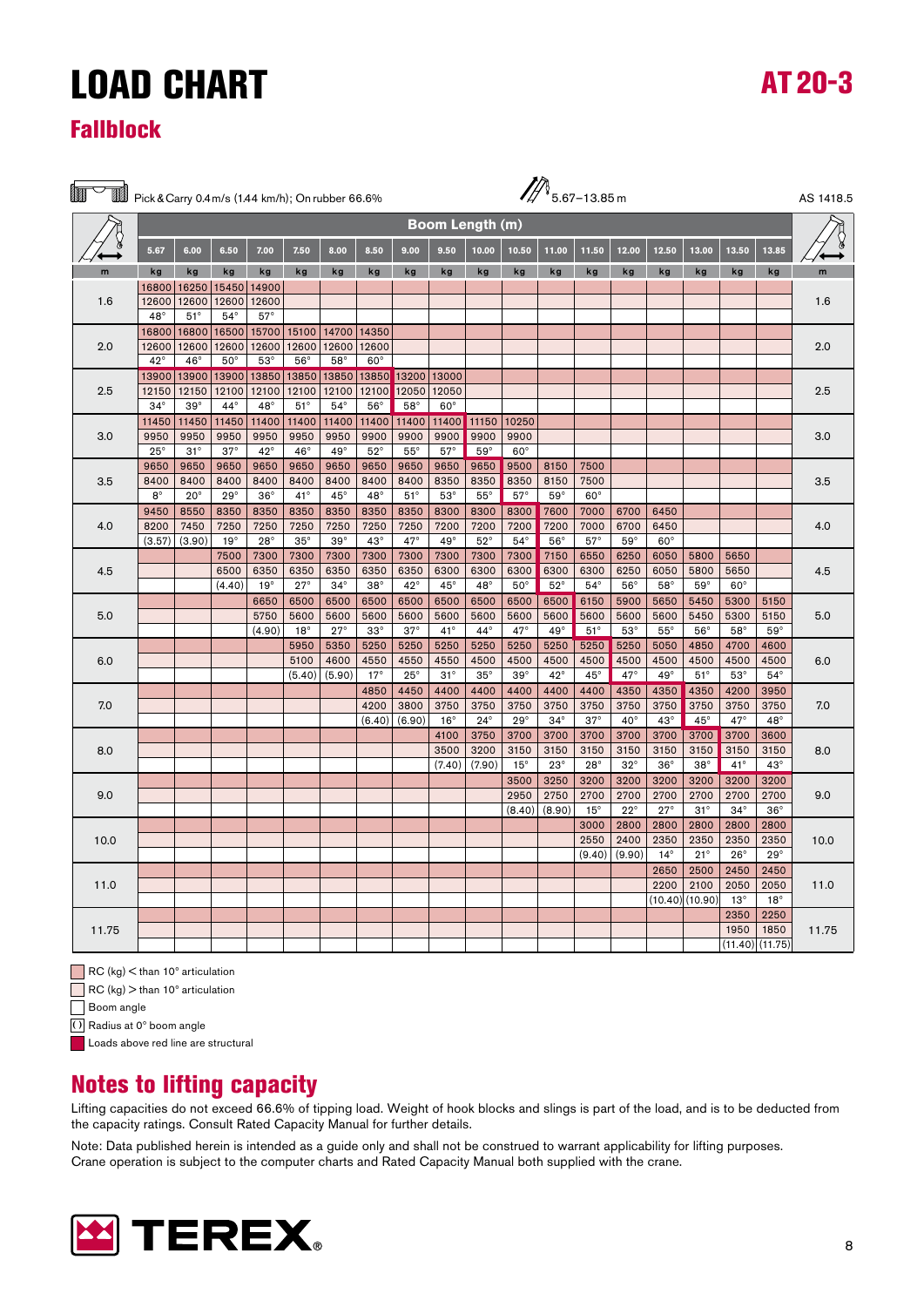# LOAD CHARt



#### Fallblock, Manual



| <b>Maximum</b><br><b>Radius</b> | <b>Rated</b><br><b>Capacity</b><br><b>Maximum Extension</b> |
|---------------------------------|-------------------------------------------------------------|
|                                 | Maximum Length 17.90 m                                      |
| m                               | kg                                                          |
|                                 | 2550                                                        |
| 6.74                            | 2550                                                        |
|                                 | $60^\circ$                                                  |
|                                 | 2250                                                        |
| 9.31                            | 2250                                                        |
|                                 | $50^\circ$                                                  |
|                                 | 2050                                                        |
| 11.53                           | 2050                                                        |
|                                 | $40^{\circ}$                                                |
|                                 | 1900                                                        |
| 13.34                           | 1700                                                        |
|                                 | $30^\circ$                                                  |
|                                 | 1800                                                        |
| 14.67                           | 1500                                                        |
|                                 | $20^{\circ}$                                                |
|                                 | 1650                                                        |
| 15.51                           | 1350                                                        |
|                                 | $10^{\circ}$                                                |
|                                 | 1600                                                        |
| 15.80                           | 1300                                                        |
|                                 | $0^{\circ}$                                                 |



#### Notes to lifting capacity

Read and understand warning notes before operating crane.

Weight of slings & hook block to be added to load.

Maximum extension length is 17.90 m.

17.9 m boom length includes manual 3rd extension.

Ratings for manual extension are structural and based on boom angle, not radius.

The ratings do not change if the power sections are retracted with the manual section extended.

Lifting capacities do not exceed 66.6% of tipping load.

Weight of hook blocks and slings is part of the load, and is to be deducted from the capacity ratings.

Consult Rated Capacity Manual for further details.

Data published herein is intended as a guide only and shall not be construed to warrant applicability for lifting purposes. Crane operation is subject to the computer charts and Rated Capacity Manual both supplied with the crane.

| RC (kg) < than 10° articulation |  |
|---------------------------------|--|
|---------------------------------|--|

 $R$ C (kg)  $>$  than 10 $^{\circ}$  articulation

Boom angle

Loads above red line are structural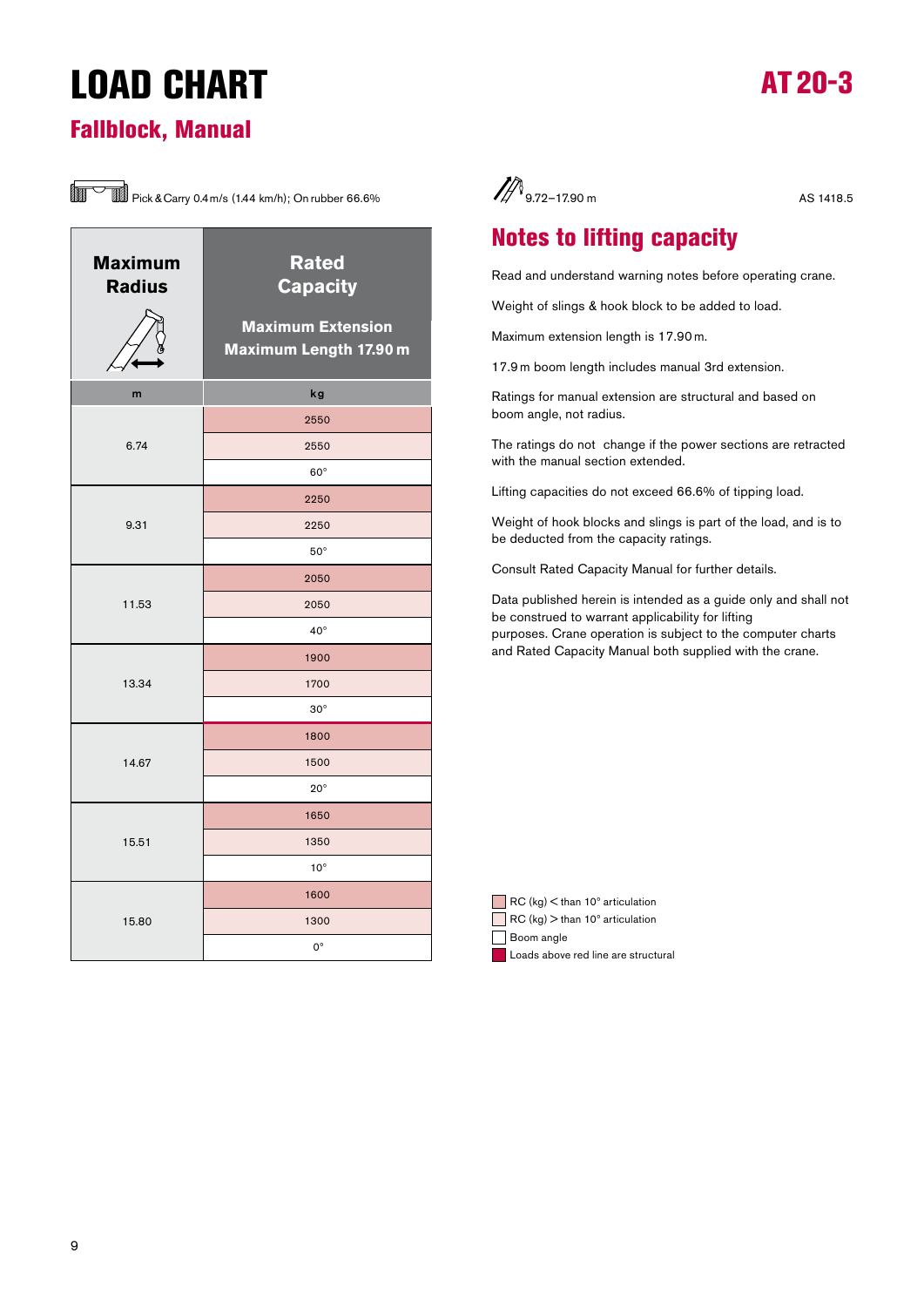# tECHNICAL DESCRIPtION

### At 20-3

#### Boom and Jib



| Four section boom:                                                     |                             |
|------------------------------------------------------------------------|-----------------------------|
| Main boom, two powered sections, and one manual section (3rd section)  |                             |
|                                                                        |                             |
| Maximum hook height                                                    | 17 <sub>m</sub>             |
|                                                                        |                             |
| Boom elevation angle range (min. / max.)                               | $-6^{\circ}$ / $60^{\circ}$ |
|                                                                        |                             |
| Maximum hook height with jib                                           | 20 <sub>m</sub>             |
|                                                                        |                             |
| 40° articulation each side of centre providing a total 80° slewing arc | $80^\circ$                  |
|                                                                        |                             |
| Machinery hook                                                         | 10 tonne                    |
|                                                                        |                             |

#### **Winch**

|   | Winch:<br>Fully compensated hook height when telescoping boom 1 and 2 |                       |
|---|-----------------------------------------------------------------------|-----------------------|
|   | Maximum line pull                                                     | 4.2 tonne             |
| A | Two speed winch                                                       | 41 m/min / $82$ m/min |
| ℬ | Hook block, four part, maximum rated capacity                         | 16.8 tonne            |

#### **Engine and Transmission**



| Mercedes OM 906 EUROMOT 3a turbo charged and intercooled diesel engine<br>with hinged engine cover and mid cover for easy serviceability | 205 kW            |
|------------------------------------------------------------------------------------------------------------------------------------------|-------------------|
| Engine torque                                                                                                                            | 1110 Nm           |
| Fuel capacity                                                                                                                            | 4401              |
| Fuel type                                                                                                                                | diesel            |
| Allison 3000                                                                                                                             | 6-speed automatic |
| <b>Transfer Case:</b><br>Styer VG 750 2:1 ratio                                                                                          |                   |

 High/low range via airshirt 2WD/4WD via airshift, disconnect to rear axle

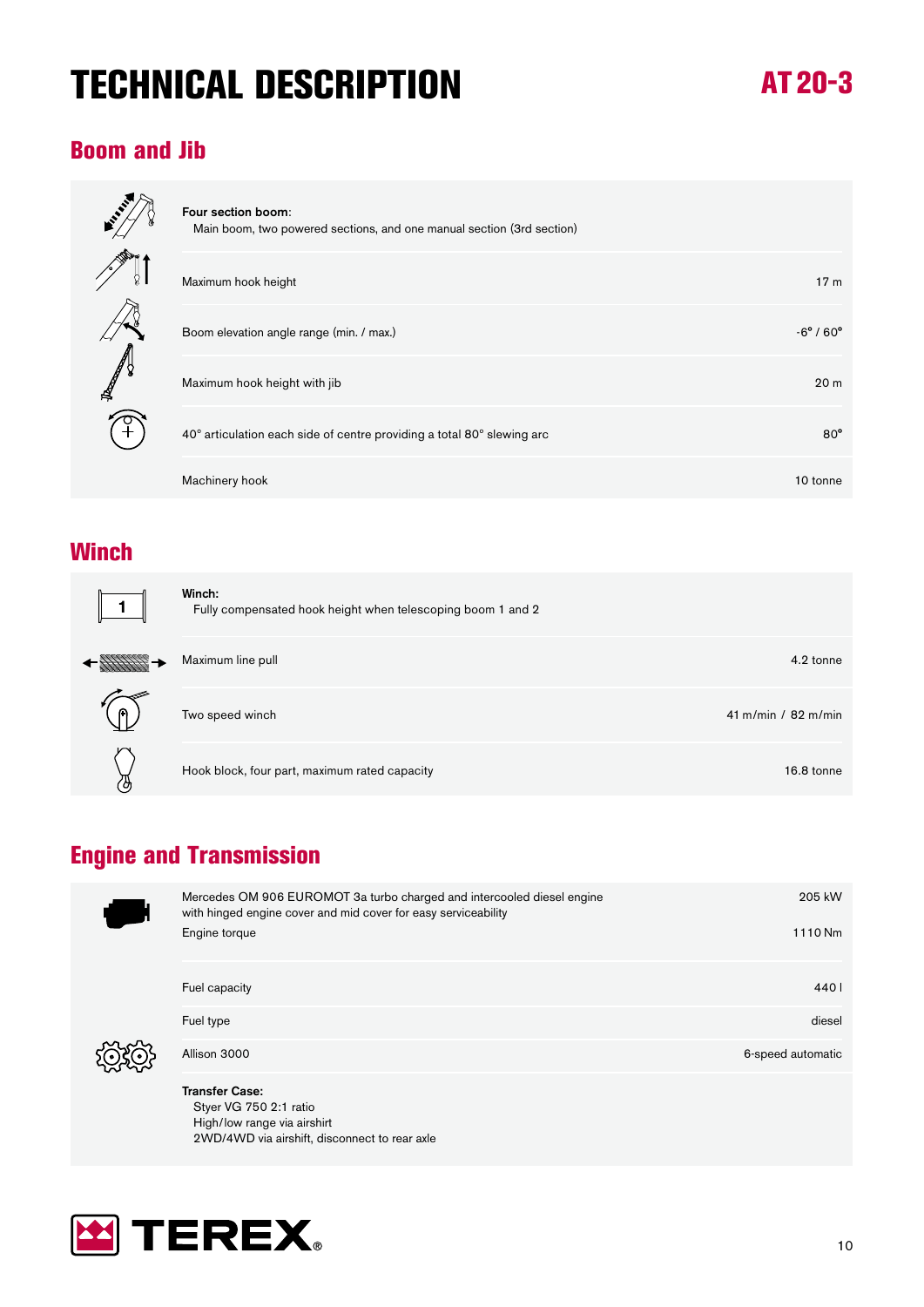# tECHNICAL DESCRIPtION

### At 20-3

#### Hydraulic System

| ۲  |
|----|
| Ĺ. |

| <b>Hydraulic Pump:</b><br>Load sensing axial piston                |                  |
|--------------------------------------------------------------------|------------------|
| Maximum pump flow rate                                             | 130 litre/min    |
| Maximum working pressure                                           | 250 bar          |
|                                                                    |                  |
| Hydraulic tank with top mounted return and in tank suction filters | 200 <sub>1</sub> |

#### **Chassis**



| <b>Front Axle:</b><br>Kessler D71 PL478 heavy duty high speed planetary axle<br>with driver selectable diff lock | 8,000 kg         |
|------------------------------------------------------------------------------------------------------------------|------------------|
| <b>Rear Axle:</b><br>Kessler D71 PL478 heavy duty high speed planetary axle                                      | 11,500 kg        |
| Total:                                                                                                           | 19,500 kg        |
| Full power Orbitrol with twin hydraulic double acting rams with end stop cushioning                              |                  |
| Priority flow from main pump supply plus electro hydraulic emergency supply                                      |                  |
| Turning Circle: Outside wheels radius                                                                            | 7.4 <sub>m</sub> |
| <b>Brakes:</b><br>Air operated high capacity                                                                     |                  |
| Large wedge style twin circuit service and spring applied park brakes on both front and rear axles               |                  |
| Crane operation hold brake on right side front wheel                                                             |                  |
| Driver selectable engine exhaust brake is available in all gears - automatically selects converter lockup        |                  |
| Suspension:<br>Two semi elliptic springs on front and rear axle plus torsion bar on front axle for stability     |                  |

#### **Tyres**



12.00 x 20 bias ply duals 20 in x 8.5 in heavy duty ISO 10 stud 335 PCD spigot mount rims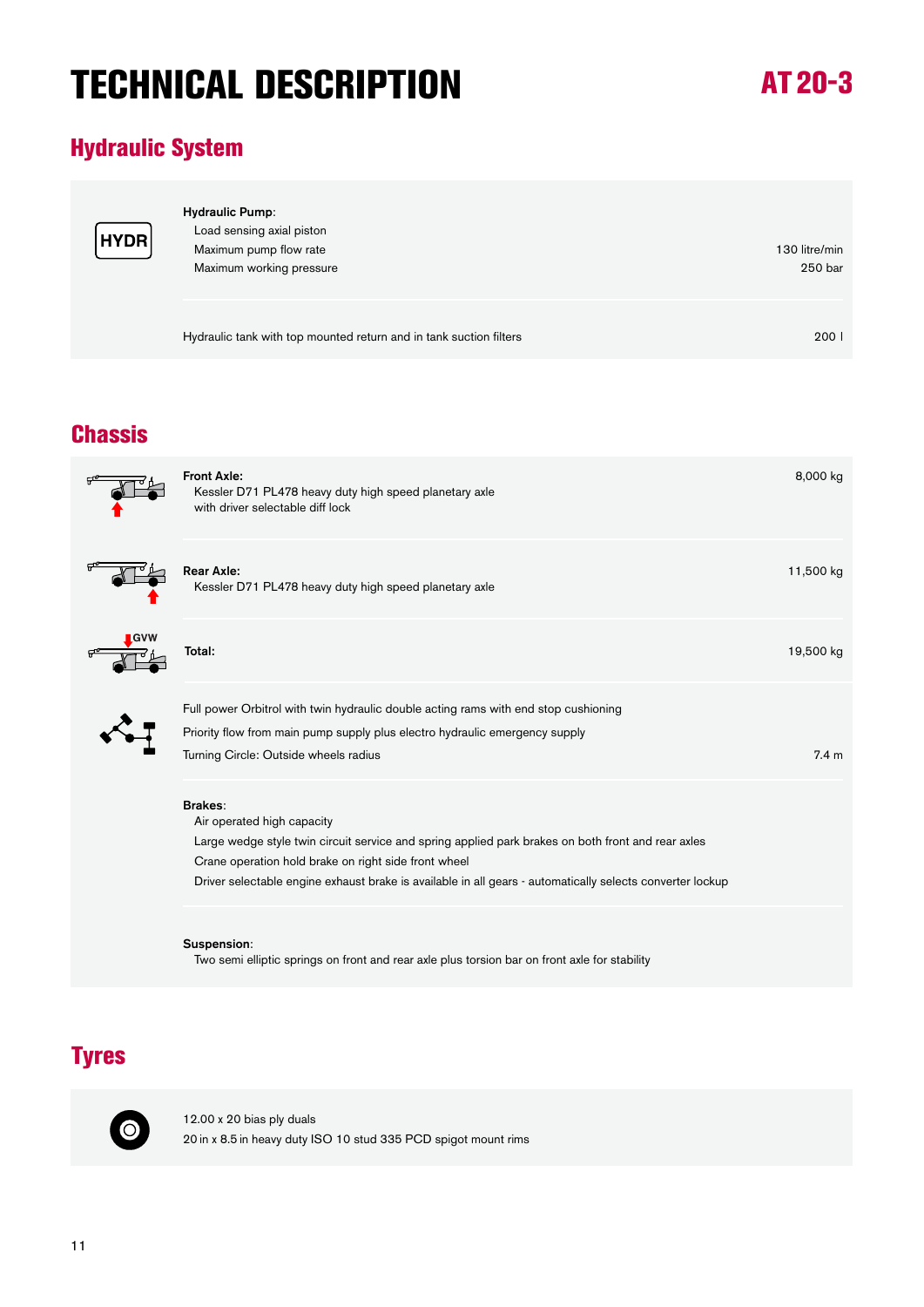# tECHNICAL DESCRIPtION

### At 20-3

#### Vehicle performance



Maximum rated travel speed 85 kph



 $\bf G$ radeability  $50\%$ 

#### Cab, Controls, and Operator aids



Two person, insulated lock up cabin:

KAB suspension driver's and passenger seats, including retracting seat belts

 Colour LCD display Radio/CD player with Bluetooth handsfree

Reversing camera

Centralised greasing

Cruise control

Engine monitoring

Service diagnostics



3B6 rated capacity indicator with audio/visual overload pre-warning and motion cut-outs



3 axis joystick control for crane functions



Air conditioned and heated

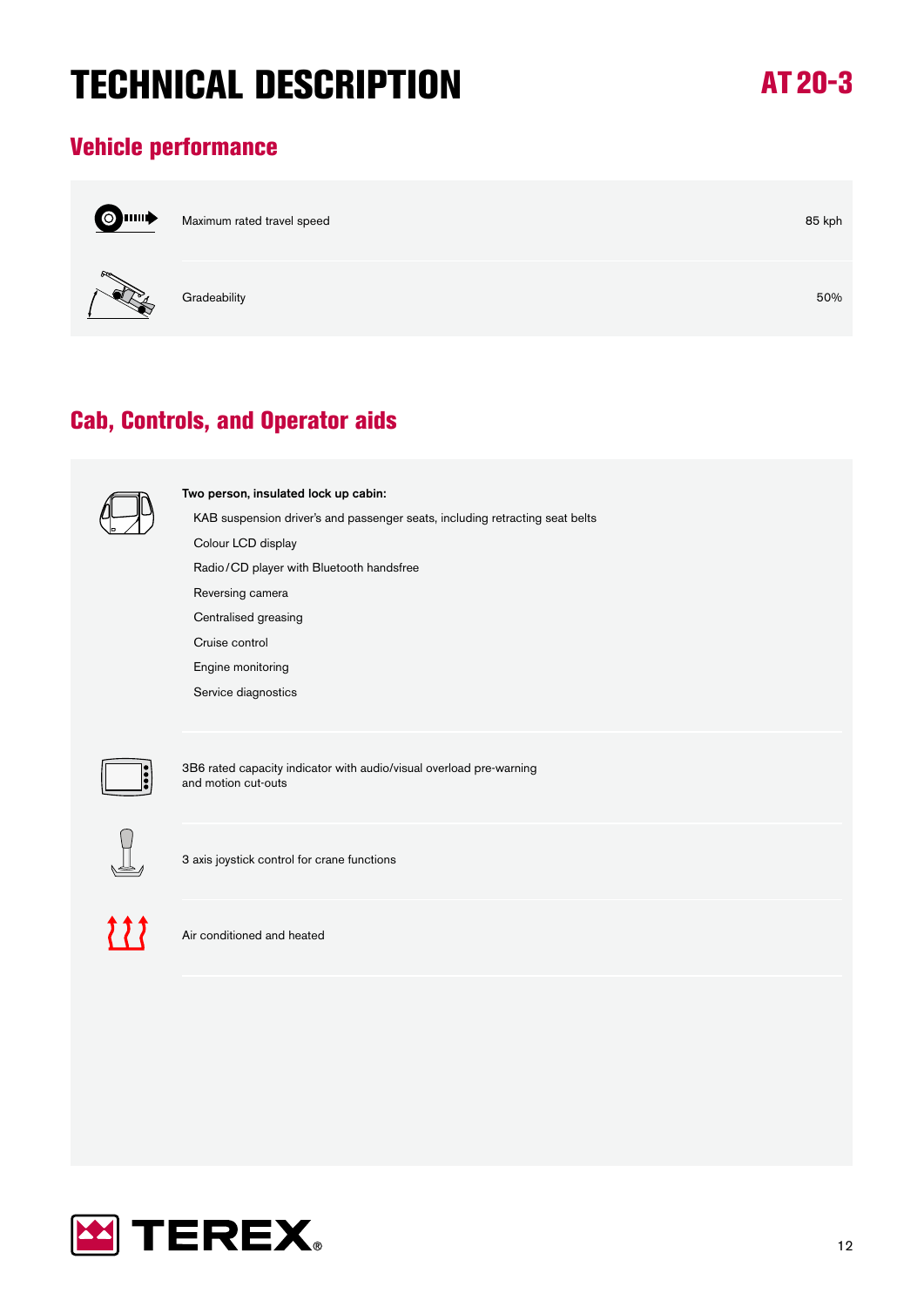### **NOTES**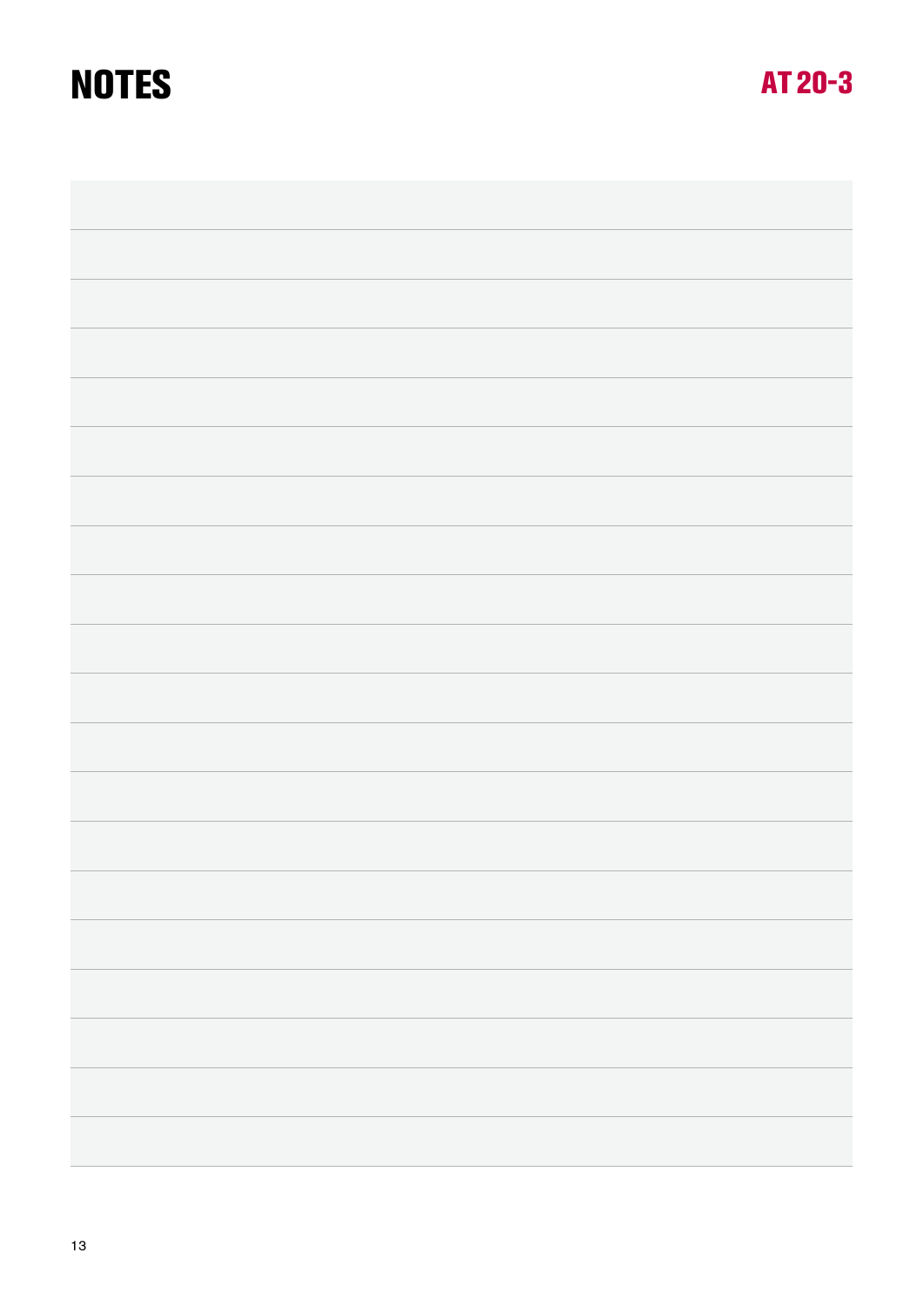### **NOTES**



AT 20-3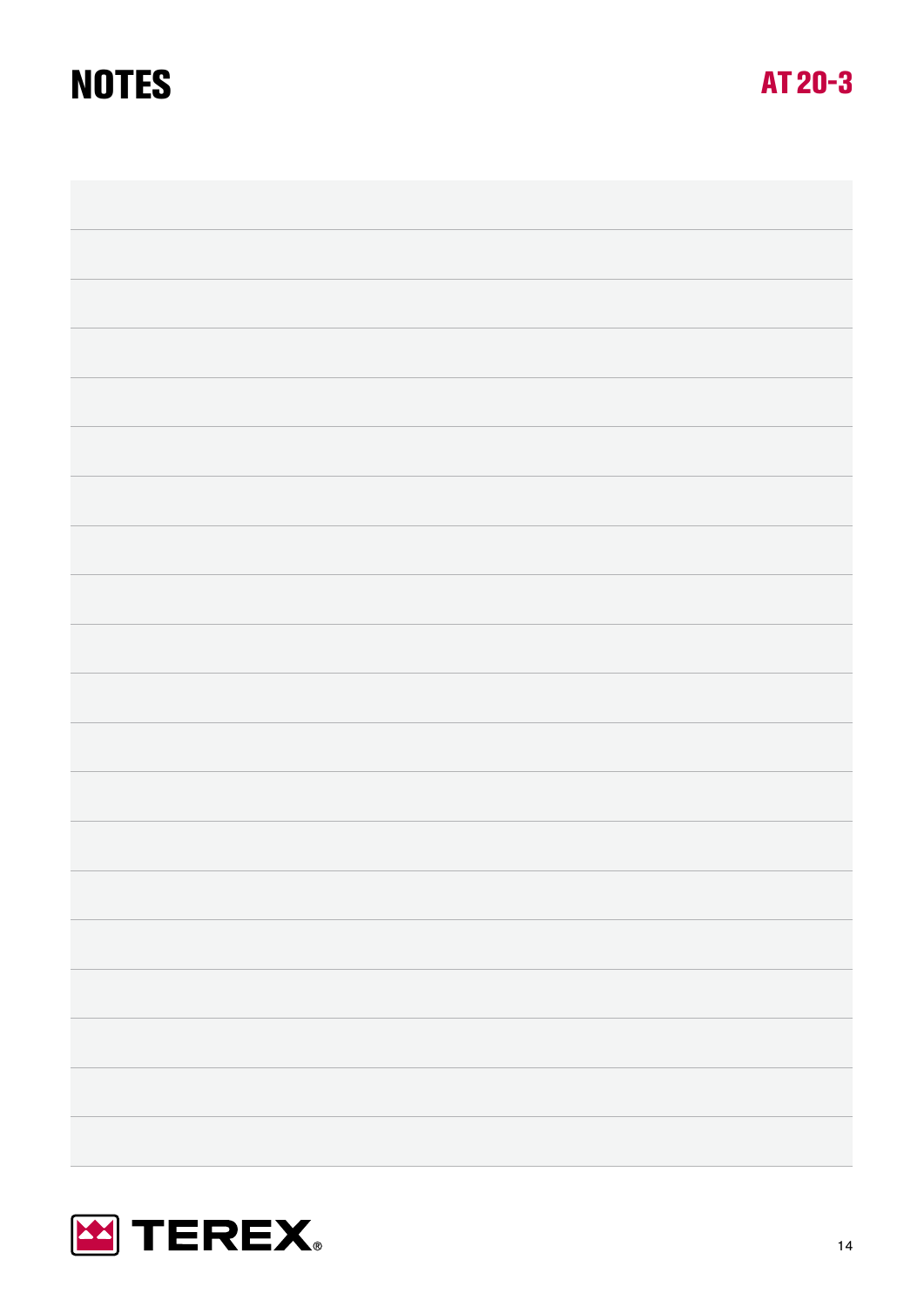### **NOTES**

AT 20-3